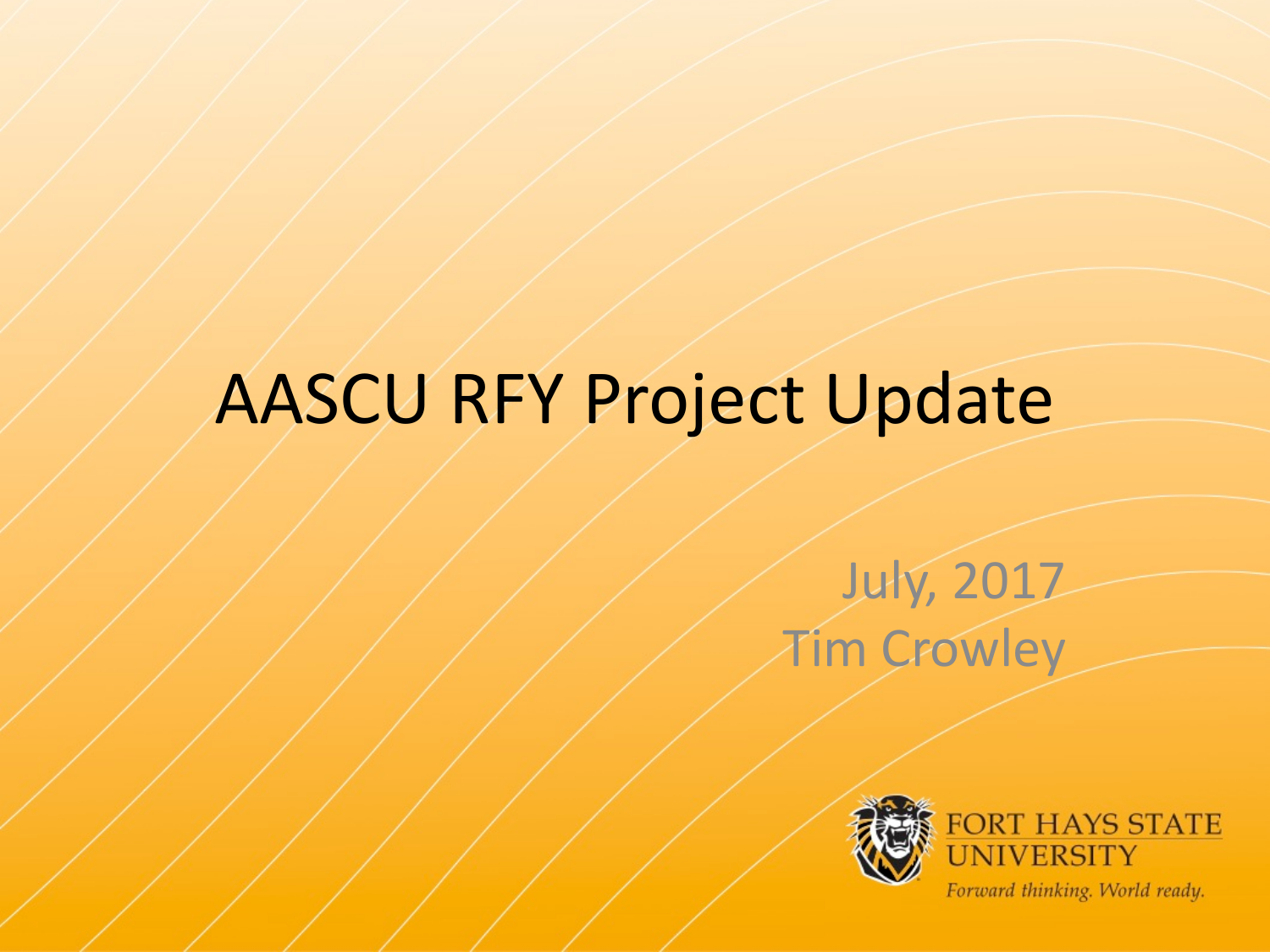

#### **AASCU RFY Project**

Re-imagining the First Year Project (RFY) FHSU is part of 44 campuses across the country participating in a three year project to improve retention in the first year

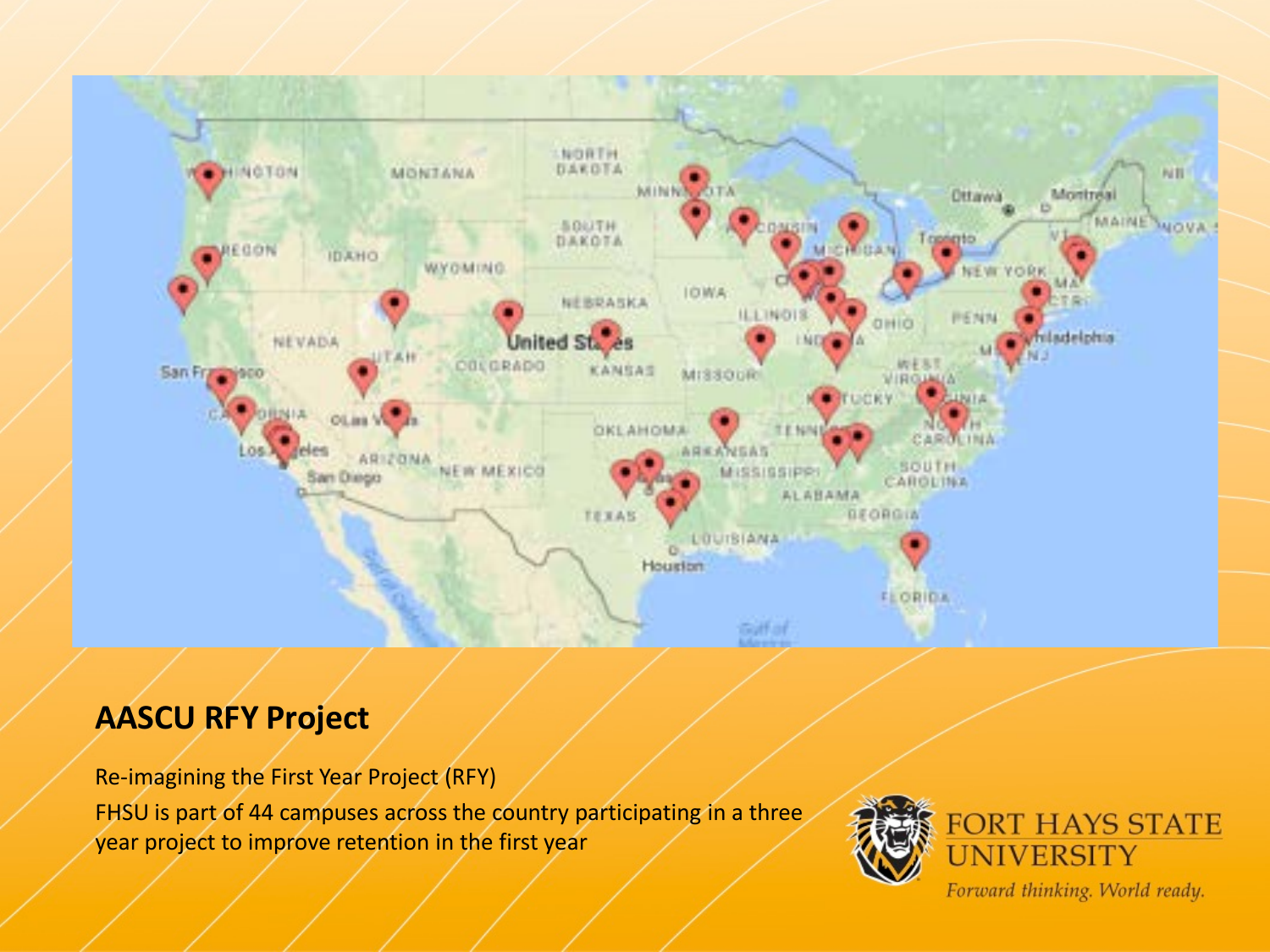## Project Organization

- Organized into 4 "buckets" of work:
	- Institutional Intentionality
	- Curriculum
	- $-$  Faculty
	- Students
- RFY Steering Committee representatives from Academic and Student Affairs

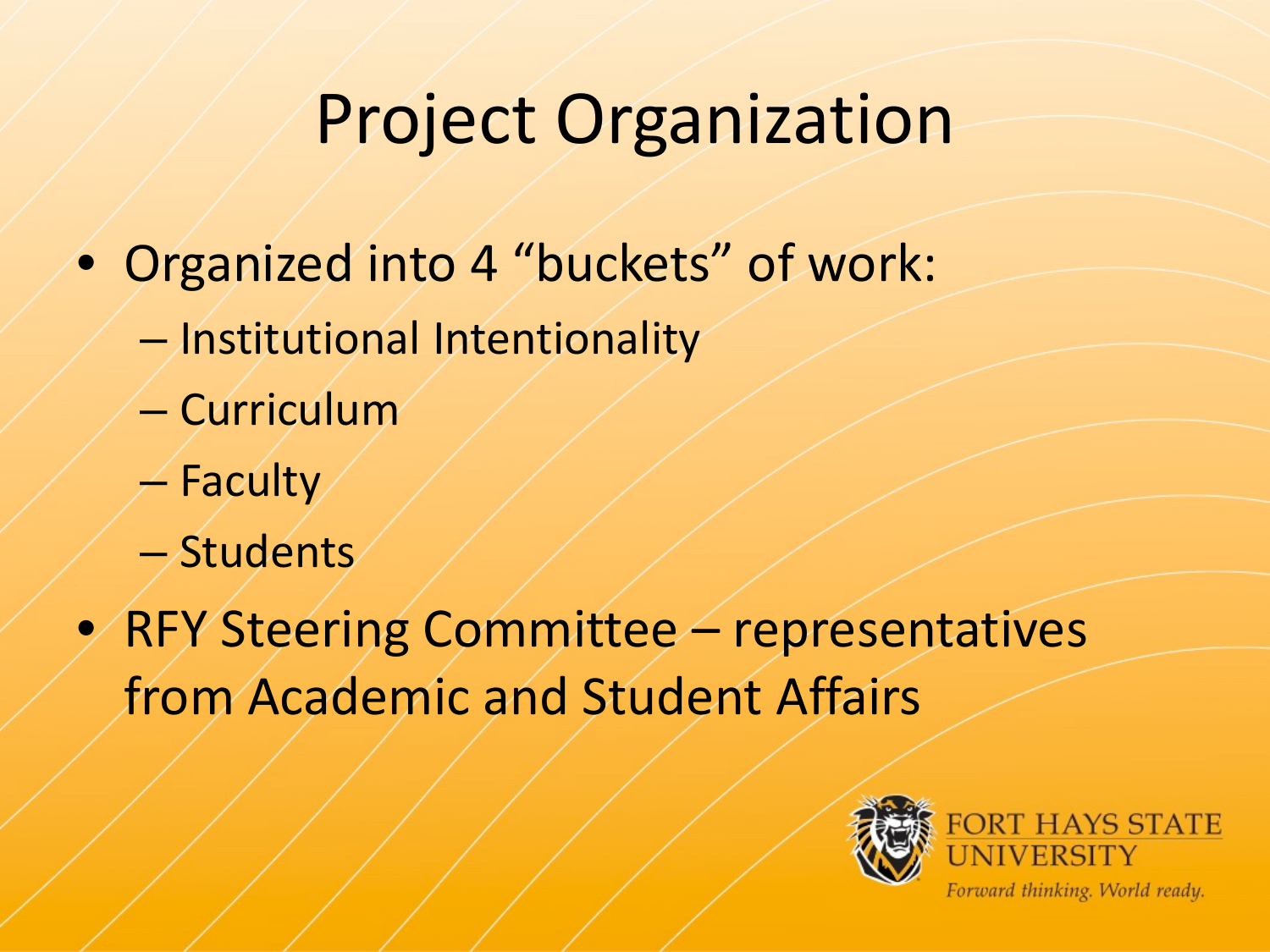#### Major Projects by Bucket

- Institutional Intentionality Starfish predictive analytics, student success center, comprehensive advising reform, new general education program
- Curriculum co-requisite remediation, reducing DUWI rates, gateway course improvement
- Faculty faculty & staff development
- Students  $\rightarrow$  improved early alert usage, 2<sup>nd</sup> year learning communities

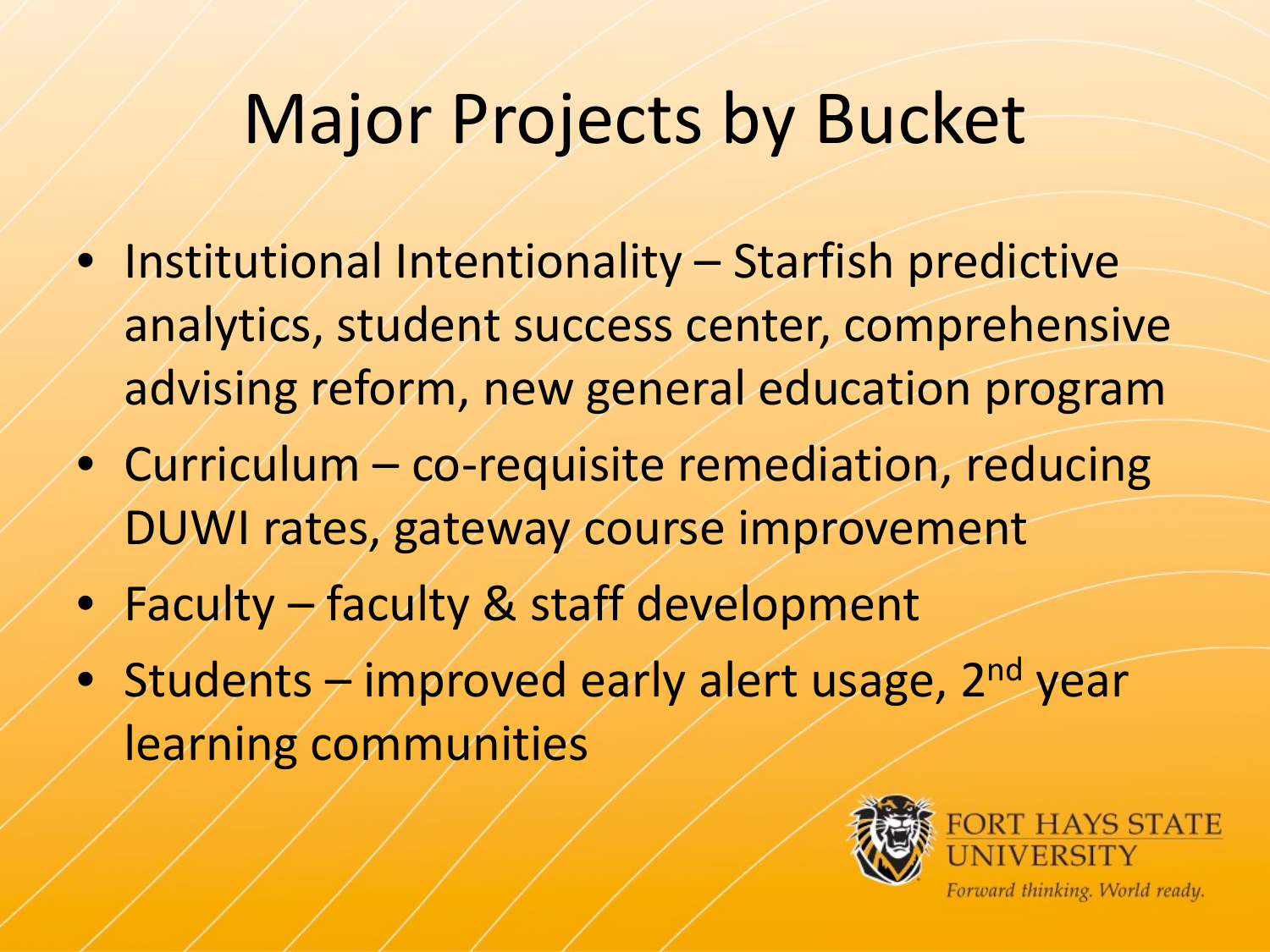#### RFY Metrics

- 1. Credit Accumulation total of all credit earned by first-time full-time cohort in first year
- 2. Credit Completion ratio of courses passed with grade of D or better by 1<sup>st</sup> year cohort in first year
- 3. Gateway Course Completion Success rates of first year cohort in 5 highest enrollment first year courses
- 4. Persistence (Fall to Fall) traditional IPEDS number
- 5. Major Selection Percentage percentage of first year students selecting a major by end of first year.

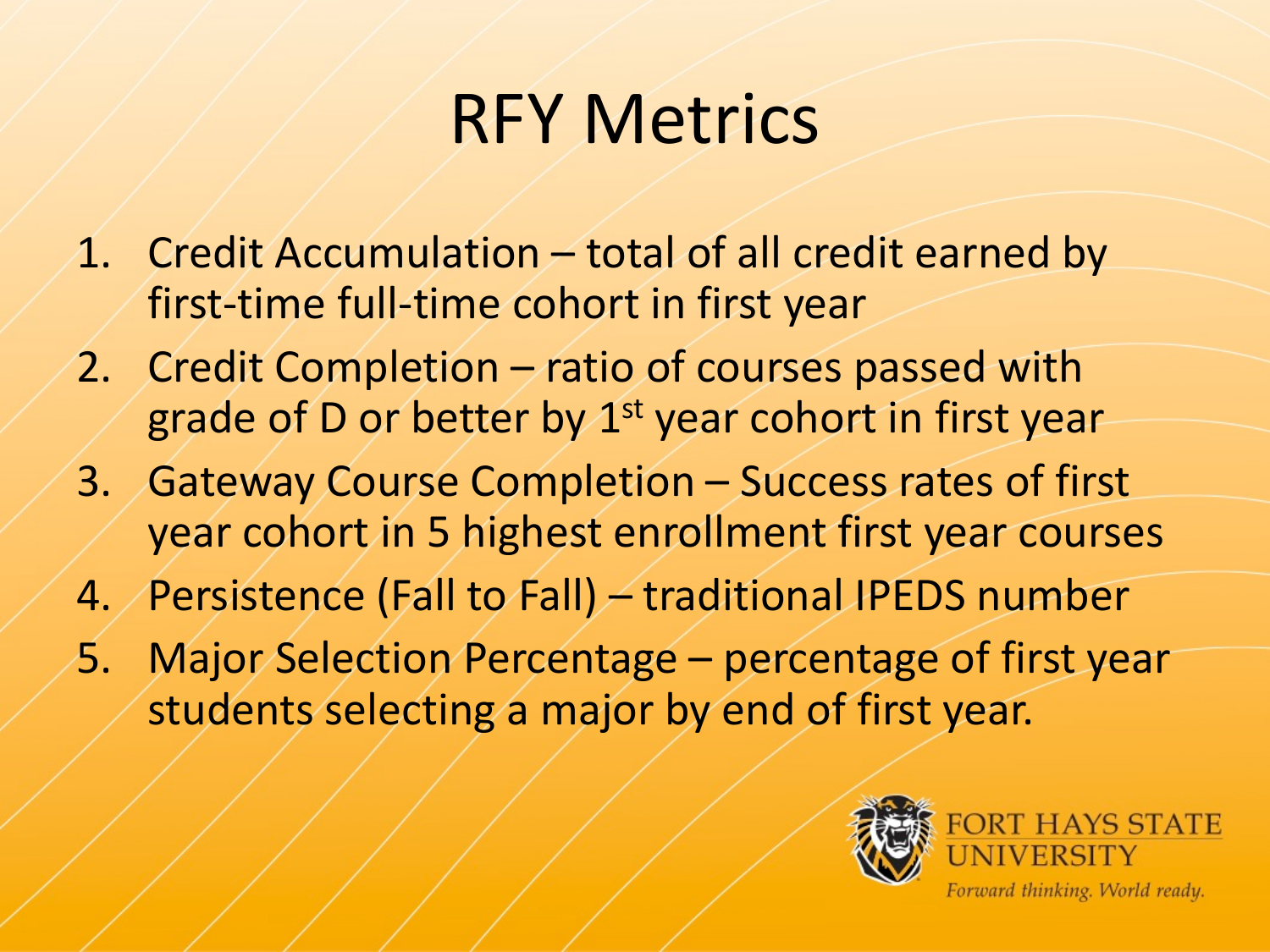#### Our Numbers

|                                                                | <b>Baseline</b><br>$2014 -$<br>2015<br>average) | 2016 | Change Notes |                                                                      |
|----------------------------------------------------------------|-------------------------------------------------|------|--------------|----------------------------------------------------------------------|
| Metric 1 - Credit Accumulation (average annual credits earned) | 31.1                                            | 31.9 | 0.8          | target gain is 5% annually, we grew 2.6%                             |
|                                                                |                                                 |      |              |                                                                      |
| Metric 2 - Credit Completion (percentage)                      | 58.9                                            | 61.1 | 2.2          | target gain is 2% annually, we grew 2.2%                             |
| Metric 3 - Gateway Course Failure (percentage below C)         | 26.2                                            | 18.2 | 7.9          | target gain is -4% annually, we reduced 7.9%                         |
|                                                                |                                                 |      |              |                                                                      |
| Metric 4 - Persistence                                         | 70.5                                            |      |              | target gain is 2% annually, we will know these data this fall        |
| Metric 5 - Major Selection                                     | $\overline{\phantom{a}}$                        | 94   |              | metric value is unclear due to variance in institutional<br>policies |
|                                                                |                                                 |      |              | <b>EODT IIAVC CTAT</b>                                               |

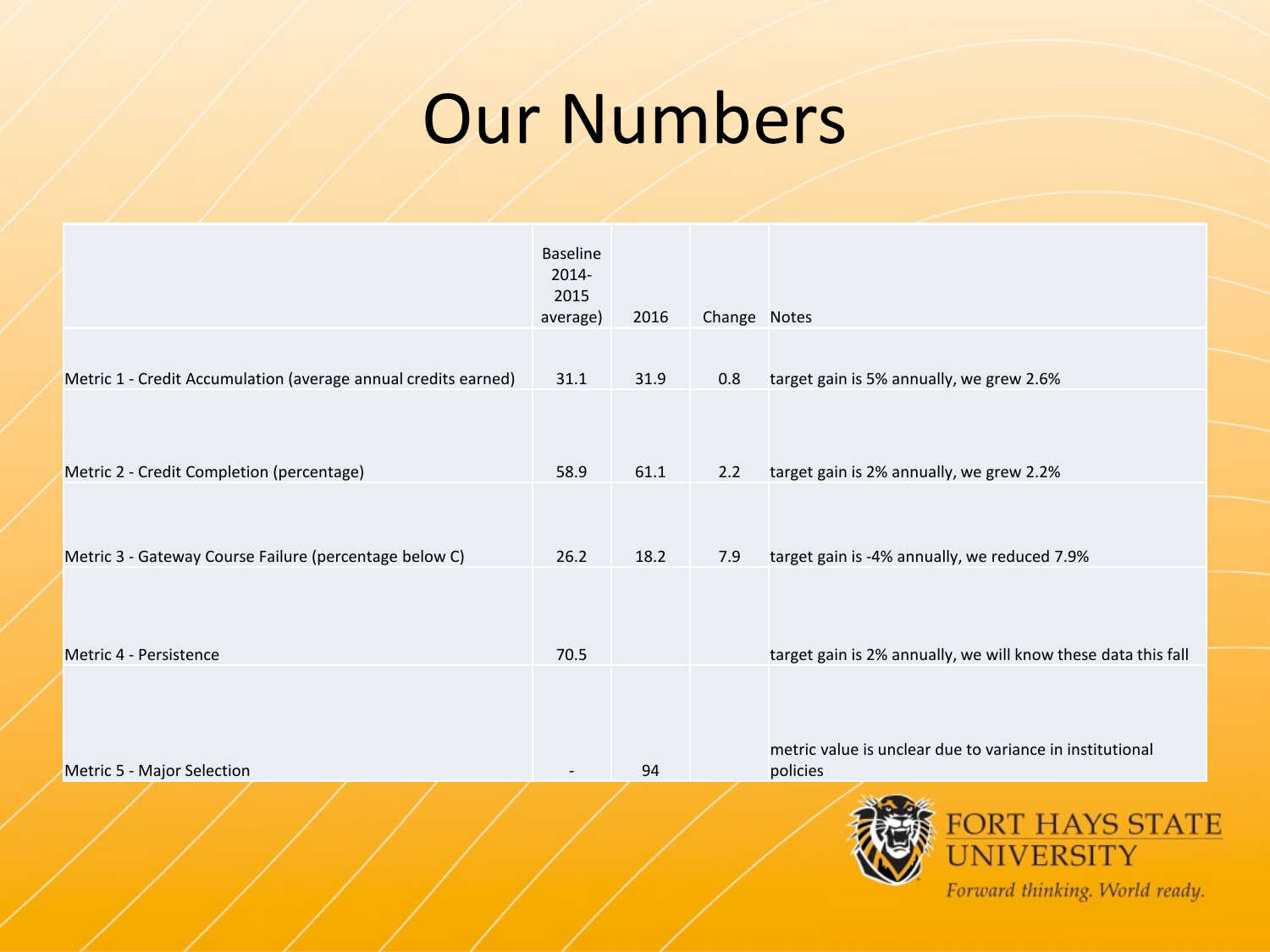#### Our Numbers

RFY Metrics 1-3

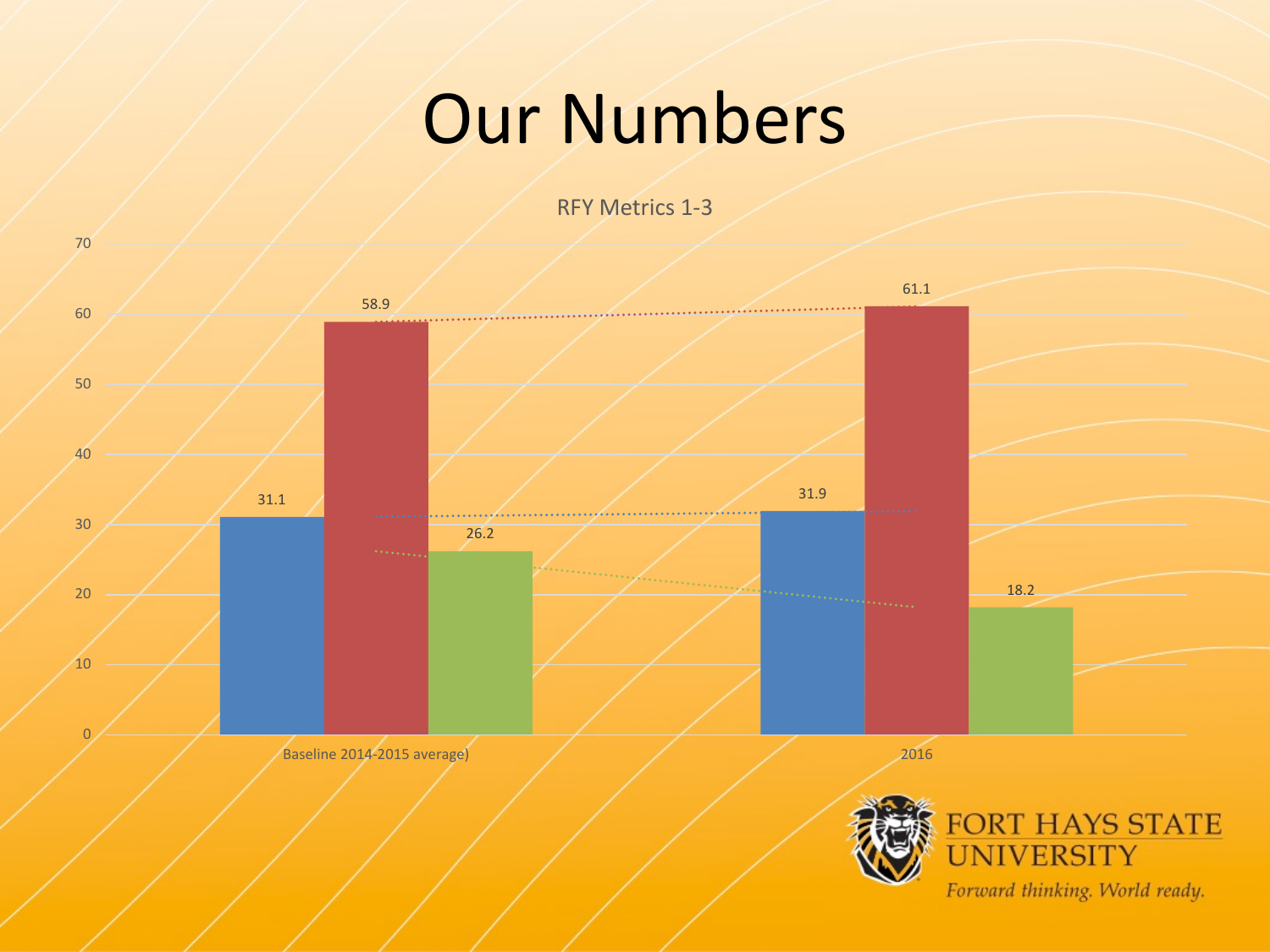### Some Early Wins

- Metric #1 improvement was 2.6% 10% above the mean of the project (29)
- Metric #2 improvement was 2.2% above the median of the project
- Metric #3 improvement was 7.9% best in the project

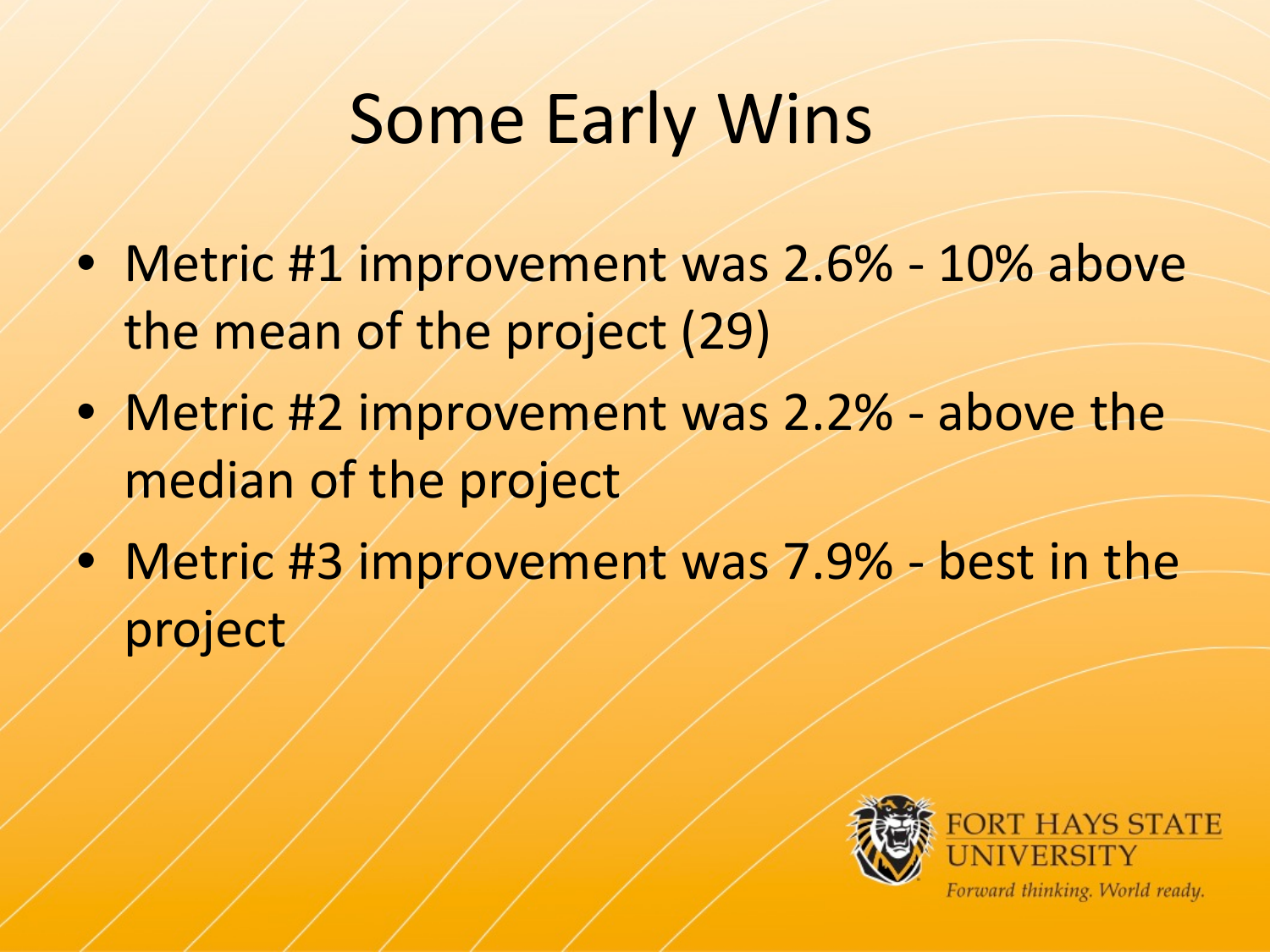# Moving the Needles

| <b>Metric</b>                       | <b>What Needs to Occur</b>                                               | <b>Activity/Intervention</b>                                         |
|-------------------------------------|--------------------------------------------------------------------------|----------------------------------------------------------------------|
| <b>Credit Accumulation</b>          | More Pre-College Credit                                                  | AP, IB, dual-credit                                                  |
|                                     | More Credits Earned/Lower DUWI rates                                     | Starfish early alert & PA, co-req<br>remediation, improved advising  |
|                                     | <b>More Students Enrolled</b>                                            | Recruitment process                                                  |
| <b>Credit Completion Ratio</b>      | More Pre-College Credit                                                  | AP, IB, dual-credit                                                  |
|                                     | More Credits Earned/Lower DUWI rates                                     | Starfish early alert & PA, co-req<br>remediation improved advising   |
| <b>Gateway Course</b><br>Completion | More Credits Earned with Grades of C or higher                           | Course re-design, faculty<br>development, scheduling audit           |
| Persistence                         | Greater engagement with campus                                           | Various - timely referral of<br>students to resources                |
| <b>Major Selection</b>              | Increase % of Cohort Declaring a Major by end<br>of 1 <sup>st</sup> Year | Policy discussion - mandatory<br>major selection, guided<br>pathways |
|                                     |                                                                          |                                                                      |



UNIVERSITY Forward thinking. World ready.